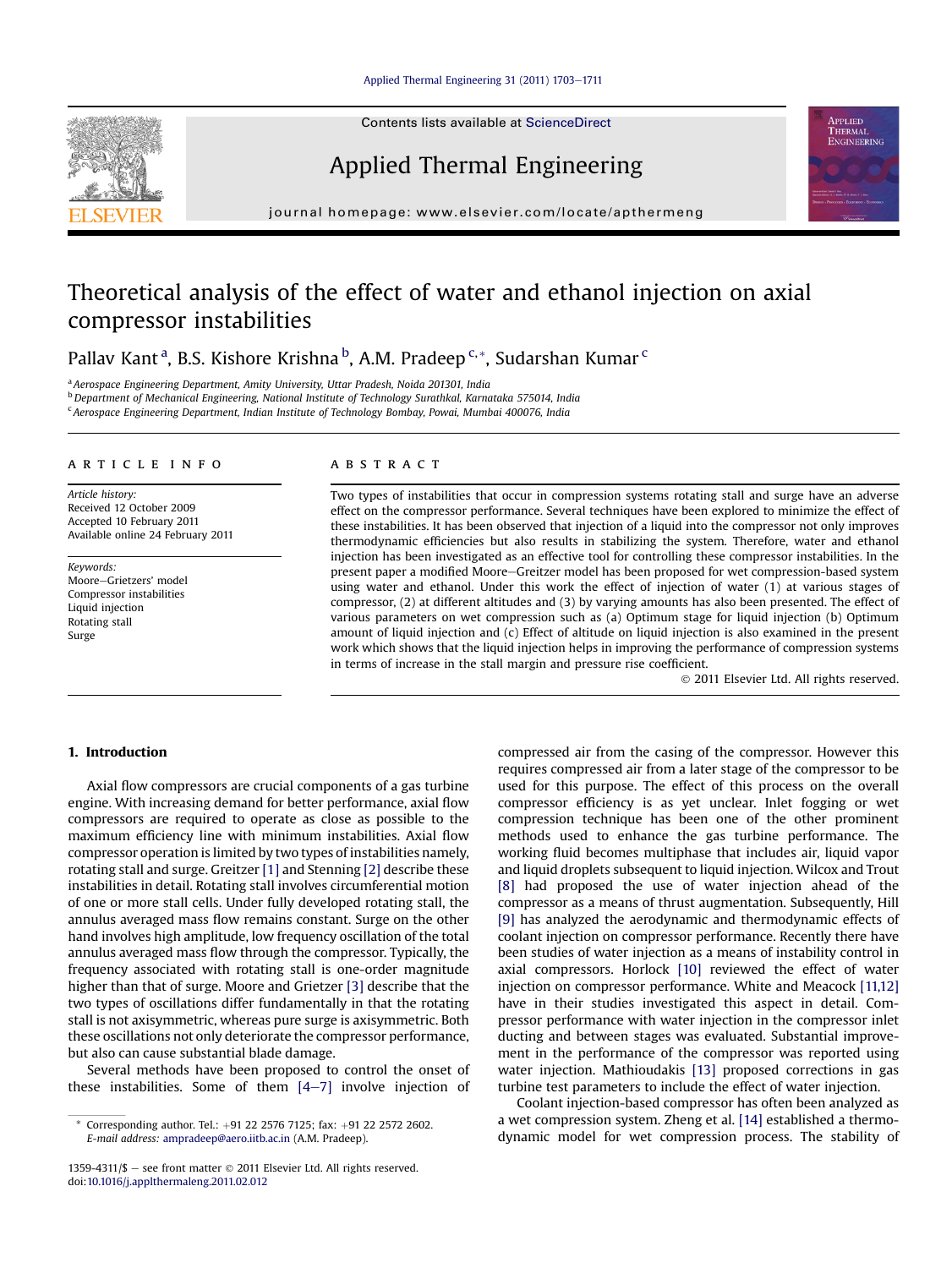| <b>Nomenclature</b>   |                                                                         | $p_E$ , $p_S$                                                          | static pressure at compressor outlet and compressor                                         |
|-----------------------|-------------------------------------------------------------------------|------------------------------------------------------------------------|---------------------------------------------------------------------------------------------|
| A                     | amplitude function of first-harmonic angular<br>disturbance             | $p_T$ , $p_l$<br>U                                                     | exit duct<br>static pressure at throttle outlet and compressor inlet<br>mean rotor velocity |
| $A_a$                 | area of the compressor annulus                                          | $V_P$                                                                  | volume of plenum                                                                            |
| $A_C$                 | compressor duct area                                                    | W                                                                      | semi-width of compressor axisymmetric characteristic                                        |
| a                     | reciprocal time-lag parameter of blade passage                          | Y                                                                      | disturbance potential at compressor entrance                                                |
| $a_{s}$               | sound speed                                                             | $\mathcal{Z}$                                                          | velocity ratio, $C_{xi}/C_x$                                                                |
| В                     | Greitzer parameter, $U/2a_s \times (V_p/A_aL_c)^{1/2}$                  | $\delta A_\alpha$                                                      | area of actuator through which liquid is injected into                                      |
| $C_{x}$               | axial flow velocity in compressor                                       |                                                                        | the system                                                                                  |
| $C_{xj}$              | velocity of liquid injection                                            |                                                                        | local axial flow coefficient, a function of $\theta$ and $\xi$                              |
| $F_t$                 | throttle characteristic function                                        | $\begin{array}{c} \varphi \ \tilde{\phi}' \ \tilde{\phi}' \end{array}$ | velocity potential in entrance ducts                                                        |
| $\boldsymbol{g}$      | disturbance component in the axial direction                            |                                                                        | disturbance velocity potential                                                              |
| H                     | semi-height of compressor axisymmetric                                  | $\Phi_a$                                                               | annulus averaged axial mass flow coefficient                                                |
|                       | characteristic                                                          | $\phi_j$                                                               | local change in the flow coefficient after liquid                                           |
| h                     | angular velocity component                                              |                                                                        | injection                                                                                   |
|                       | square of amplitude of angular disturbance of axial<br>flow coefficient | $\Phi_i$                                                               | average change in the flow coefficient after liquid<br>injection                            |
| $K_T$                 | throttle coefficient                                                    | η                                                                      | axial distance measured in wheel radii                                                      |
| $K_G$                 | loss coefficient at IGV entrance                                        | $\theta$                                                               | angular coordinate around wheel                                                             |
| $l_C$                 | non-dimensionalized total aerodynamic length $(L_c/R)$                  | τ                                                                      | coefficient of pressure rise lag                                                            |
|                       | of compressor and ducts                                                 | $\Psi_c$                                                               | axisymmetric pressure rise coefficient                                                      |
| $l_l$ , $l_T$ , $l_E$ | non-dimensionalized length of entrance, throttle<br>and exit ducts      | $\Psi_I$                                                               | change of pressure rise coefficient due to wet<br>compression                               |
| m                     | compressor duct flow parameter                                          | Ψ                                                                      | total-to-static pressure rise coefficient                                                   |
| $m_w$                 | ratio of liquid injected to air mass flow rate                          | ξ                                                                      | non-dimensionalized time parameter, Ut/R                                                    |
|                       |                                                                         | $\rho$                                                                 | density                                                                                     |

a compression system with wet compression involving water injection was evaluated by Li and Zheng [\[15\].](#page-7-0) The analysis involved using the Moore-Grietzer  $[3]$  model for the analysis of an axial compressor. The basic Moore-Grietzer model was modified to account for the effect of water injection. Li and Zheng [\[15\]](#page-7-0) report substantial enhancement of the stability limits of the compressor with water injection. In the mass conservation equation as derived by Li and Zheng [\[15\]](#page-7-0), the weighing factor of water injection term is considered as 1.0. However, the actual contribution of this term varies from 2 to 10% of what Li and Zheng [\[15\]](#page-7-0) have considered for water injection ratios varying from 5% to 1%. This term has a significant effect on the final solution of the compression system with liquid injection.

It is a well-known fact that recovery from surge is very difficult and hence needs to be avoided  $[16-21]$  $[16-21]$ . Before the onset of surge, the compressor usually undergoes rotating stall followed by fully developed stall  $[16-21]$  $[16-21]$  $[16-21]$ . Therefore, if the initiation of rotating stall is delayed or controlled, the occurrence of surge can be completely avoided. The present study involves controlling the initiation of rotating stall using water/ethanol injection. The injection of water/ ethanol also helps in reducing the compressor work and hence the turbine work output, besides augmenting thrust of the engine.

In the current study, density changes have been accounted appropriately, a factor neglected by Li and Zheng [\[15\]](#page-7-0). The liquid injection term in the mass conservation equation has been corrected resulting in an accurate accounting of this term to the final equations. In addition, the effect of ethanol injection on compressor performance has also been investigated. The addition of ethanol at various compressor stages is expected to enhance the stability of compressor operation and combustion efficiency because of improved mixing and better combustion with reduced pollutant emissions. The combustion limits (on mass basis) for a typical ethanol-air mixture vary from 0.0544 to 0.27 and autoignition temperature is approximately 700 K. Therefore, if the temperature in various compressor stages is maintained below this limit, there will be no pre-ignition of the ethanol-air mixture and stability performance of the compressor will be enhanced. Both water injection as well as ethanol injection have been in the past used as methods for thrust augmentation. Hence the use of these methods would not only lead to increased thrust, but also improved stability limits. The objectives of the present study are to investigate the effect of liquid injection on the compressor performance with the following parametric variations:

- 1. At sea level and 11 km altitude.
- 2. At inlet duct and later compressor stages.
- 3. Amount of liquid injected.
- 4. Velocity of liquid injection.

# 2. Mathematical modeling of a compression system

# 2.1. Wet compression system

The basic wet compression system considered in the present analysis is shown in [Fig. 1.](#page-2-0) The compression system comprises of an inlet duct, the compressor stages, outlet duct, plenum followed by a throttle. The various important dimensions used in the study are also indicated in the figure. The length of the inlet duct, the compressor and the exit duct are  $l_I$ ,  $l_C$ , and  $l_E$  respectively.

Steady state operating point of system is set by the two conditions, namely, (a) the flow through the compressor and the flow through the throttle are the same and (b) that the pressure rise through the compressor is equal to the pressure drop due to the system resistance. The following are the assumptions made in the present analysis [\[3\]:](#page-7-0)

i. Velocity and acceleration of the fluid in the plenum are negligible.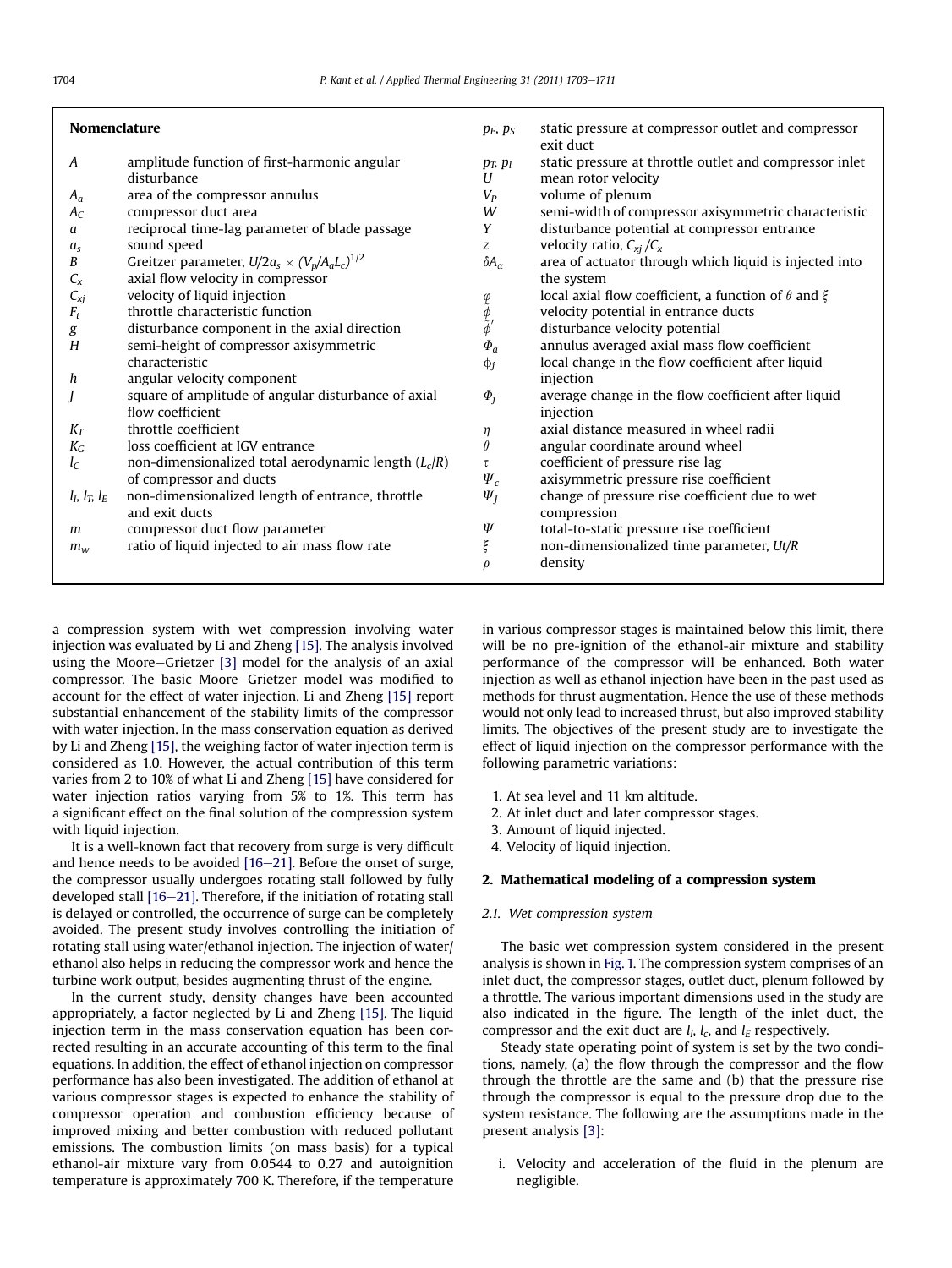<span id="page-2-0"></span>

Fig. 1. Schematic diagram of a wet compression system.

- ii. Pressure in the plenum is uniform
- iii. The gas in the plenum is compressible
- iv. The compressor blades have high hub-to-tip ratio

In the present study, pressure rise coefficient, flow coefficient and disturbance amplitude are used as parameters for evaluating the performance of compressors. Pressure rise coefficient represents the work done by the compressor blades. This in turn results in the rise of pressure achieved. Flow coefficient is directly related to the mass flow rate. Stable operation of the compressor is limited by flow coefficient in terms of the surge limit and choke limit. These limits are determined by the flow coefficient. The extent of the fluctuations or disturbances is quantified using the disturbance amplitude. Increase in the disturbance amplitude is an indication of the impending instabilities.

# 2.2. Moore-Greitzer model for a dry compression system

The final equations describing the compressor operation by Moore and Greitzer [\[3\]](#page-7-0) for a dry compression system are given below:

$$
\frac{\mathrm{d}\Psi}{\mathrm{d}\xi} = \frac{W/H}{4B^2} \left[ \frac{\Phi}{W} - \frac{1}{W} F_t^{-1}(\Psi) \right] \frac{H}{I_c} \tag{1}
$$

$$
\frac{d\Psi}{d\xi} = \left[ -\frac{\Psi - \Psi_{co}}{H} + 1 + \frac{3}{2} \left( \frac{\Phi}{W} - 1 \right) \left( 1 - \frac{1}{2} J \right) - \frac{1}{2} \left( \frac{\Phi}{W} - 1 \right)^3 \right] \frac{H}{1_c} \quad (2)
$$

$$
\frac{\mathrm{d}J}{\mathrm{d}\xi} = J \left[ 1 - \left( \frac{\Phi}{W} - 1 \right)^2 - \frac{1}{4} J \right] \frac{3aH}{(1 + MA)W} \tag{3}
$$

The dependent variables of this system of equations are the annulus averaged pressure rise coefficient  $\psi(\xi)$ , the annulus averaged axial flow coefficient  $\Phi(\xi)$ , and the disturbance amplitude *J*, whose axial and circumferential partial derivatives give the local flow disturbance in the axial and circumferential directions. Independent variables include the time in wheel radians  $\xi$  and the circumferential coordinate  $\theta$ . Equation (1) is a partial differential equation in  $\xi$  and  $\theta$ , obtained from the momentum balance of the system evaluated at the compressor face; equation (2) is an ordinary differential equation in which results from averaging out the circumferential dependence in equation (1). Equation (3) is an ordinary differential equation which results from the mass balance of the plenum. The compressor characteristic  $\Psi_{\zeta}(\Phi)$  is the response of the compressor for steady axisymmetric flow. Equation (4) given below is the general Moore-Greitzer cubic form that has been used in the present analysis.

$$
\Psi_c(\Phi) = \Psi_{c0} + H \left[ 1 + \frac{3}{2} \left( \frac{\Phi}{W} - 1 \right) - \frac{1}{2} \left( \frac{\Phi}{W} - 1 \right)^3 \right] \tag{4}
$$

The stall characteristic is defined [\[3\]](#page-7-0) as:

$$
\Psi_c(\Phi) = \Psi_{c0} + H \left[ 1 + \frac{3}{2} \left( \frac{\Phi}{W} - 1 \right) - \frac{5}{2} \left( \frac{\Phi}{W} - 1 \right)^3 \right] \tag{5}
$$

# 2.3. Modified Moore-Greitzer model for wet compression system

The modified Moore-Greitzer model equations for the wet compression have been described in Li and Zheng [\[15\]](#page-7-0). Between the upstream reservoir  $(p_T)$  and the discharge from the exit duct  $(p_s)$  is the zone where circumferential pressure variations might arise. The equation for the net pressure rise in the zone of possible angular variations can be written as:

$$
\frac{p_s - p_T}{\rho U^2} = \left[ N F \left( \phi_a + \phi_j \right) - \frac{1}{2} \phi_a^2 \right] - m \left( \tilde{\phi}_\xi' \right)_0 - \left( l_I + \frac{1}{a} + l_E \right) \left( \frac{d \phi_a}{d \xi} + \frac{d \phi_j}{d \xi} \right) \n- \frac{1}{2} (1 - K_G) h^2 - \frac{1}{2a} \left( 2 \tilde{\phi}_{\xi \eta} + \tilde{\phi}_{\theta \eta}' \right)_0
$$
\n(6)

Considering liquid-to-air ratio  $m_w$  then,

$$
\frac{p_s - p_T}{\rho U^2} = \left[ N F (\phi_a (1 + m_w)) - \frac{1}{2} \phi_a^2 (1 + m_w)^2 \right] - m \left( \tilde{\phi}_{\xi}^{\prime} \right)_0
$$

$$
- \left( l_I + \frac{1}{a} + l_E \right) \left( \frac{d \phi_a}{d \xi} \right) (1 + m_w) - \frac{1}{2} (1 - K_G)
$$

$$
\times (1 + m_w)^2 h^2 - \frac{1}{2a} \left( 2 \tilde{\phi}_{\xi \eta}^{\prime} + \tilde{\phi}_{\theta \eta}^{\prime} \right)_0
$$
(7)

The following definitions are same as discussed in [\[1\]](#page-7-0) and are used to represent above equation.

$$
\Psi(\xi) = \frac{p_s - p_T}{\rho U^2}
$$
\n
$$
\psi_C(\phi) = NF(\phi) - \frac{1}{2}\phi^2
$$
\n
$$
l_C = l_I + \frac{1}{a} + l_E
$$
\n
$$
\frac{1}{a} = (2N L_R) \frac{k}{\cos^2 \gamma}
$$
\n(8)

The second last term of equation (7) will be neglected in the present analysis, in effect assuming that the recovery coefficient  $K_G$  at the IGV entrance is equal to 1. Finally, equation(7) can be expressed as

$$
\Psi(\xi) = \psi_C \left[ (1 + m_w) \Phi_a + \left( \tilde{\phi}'_\eta \right)_0 \right] - l_C (1 + m_w) \left( \frac{d\Phi_a}{d\xi} \right) \n- m \left( \tilde{\phi}'_\xi \right)_0 - \frac{1}{2a} \left( 2 \tilde{\phi}'_{\xi\eta} + \tilde{\phi}'_{\theta\eta} \right)_0 + \psi_j
$$
\n(9)

A simplifying approximation of  $dh/d\theta = -g$  type is then given by Moore-Greitzer [\[3\]](#page-7-0).Using Y a periodic function for notation for simplicity defined as  $(\tilde{\phi}')_0 = Y(\xi, \theta); \; (\tilde{\phi}'_{\xi})_0 = Y_{\theta\theta}$  also making simplifying approximation such that  $(\tilde{\phi}'_{\eta})_0 = -(\tilde{\phi}'_{\theta\theta})_0$  (9) can be written as following:

$$
\Psi(\xi) = \psi_C[(1 + m_w)\Phi_a - Y_{\theta\theta}] - l_C(1 + m_w) \left(\frac{d\Phi_a}{d\xi}\right) - m\left(Y_{\xi}\right) - \frac{1}{2a}\left(2Y_{\xi\theta\theta} + Y_{\theta\theta\theta}\right)_0 + \psi_j
$$
\n(10)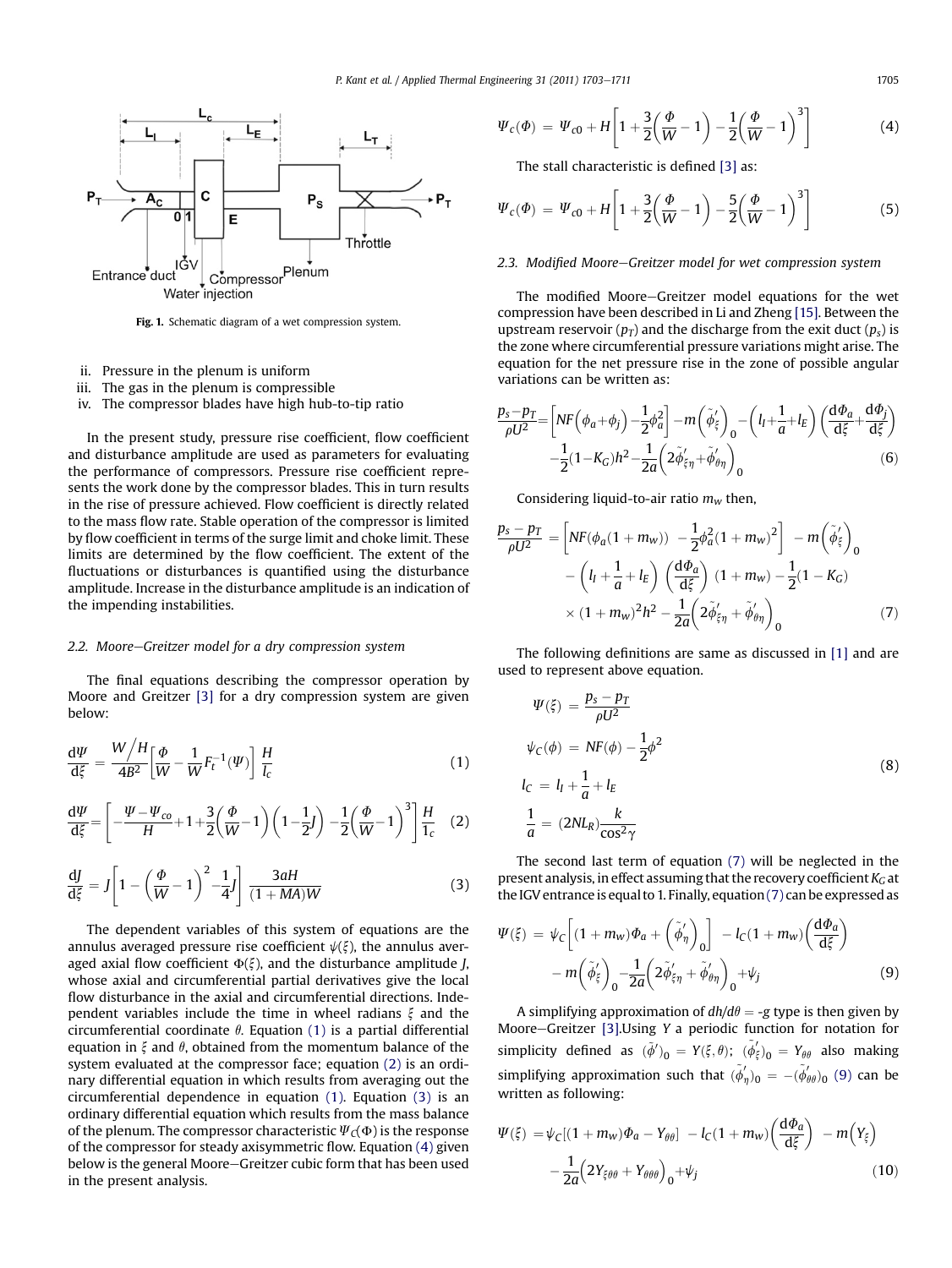#### <span id="page-3-0"></span>2.4. Galerkin's procedure

A general transient disturbance is likely to have both angular property variations like in rotating stall and time-dependent mean flow like surge. This requires solution of the complete system of equations  $(1)$ – $(3)$ , which include derivatives that are third order in angle, but only first order in time. Therefore, Galerkin's procedure is applied as in Ref.  $[4]$  and the final Moore-Greitzer model equations are derived. The disturbance potential at the compressor inlet, Y, is represented by a single harmonic function with an unknown phase angle,  $\theta$ , as:

$$
Y = W A \sin(\theta - r(\xi)) \tag{11}
$$

Then substituting equation (11) in equation [\(10\),](#page-2-0) a residual is formulated as given in the following equation (which would vanish if solution were to be exact).

$$
\Psi(\xi) + l_C(1 + m_w)\frac{\mathrm{d}\Phi_a}{\mathrm{d}\xi} = \frac{1}{2\pi} \int\limits_0^{2\pi} \left[ \psi_C((1 + m_w)\phi_a + W\mathrm{Asin}\zeta) + \psi_j \right] \mathrm{d}\zeta \tag{12}
$$

The sin  $(\theta-r)$  moment of the residual gives:

$$
\left(m+\frac{1}{a}\right)\frac{dA}{d\xi} = \frac{1}{2W}\int_{0}^{2\pi} \sin\zeta \left[\psi_{C}((1+m_{w})\Phi_{a} + W A \sin\zeta) + \psi_{j}\right] d\zeta
$$
\n(13)

The cos  $(\theta-r)$  moment of the residual gives:

$$
-\left[\left(m+\frac{1}{a}\right)\frac{dr}{d\xi} - \frac{1}{2a}\right]A = \frac{1}{\pi W}\int_{0}^{2\pi} \cos\left[\psi_{C}((1+m_{w})\Phi_{a} + W A \sin\zeta) + \psi_{j}\right]d\zeta
$$
\n(14)

#### 2.5. Effects of water/ethanol injection

In the present work, effect of water injection in the direction of flow is studied. When a fluid is injected into the system, it is essentially an addition of mass and momentum. Liquid injectors are arranged circumferentially and just upstream of the rotor of a compressor stage as shown in Fig. 2. In order to develop a relationship between the total pressures at two stations, additional equations are derived, as mass and momentum balance across the liquid injection. The mass balance across the liquid injector is given by:

$$
\rho_a A_a (C_x + \delta C_{x1}) + \rho_j \delta A_a C_{xj} = \rho_{av} A_a (C_x + \delta C_{x2})
$$
\n(15)

where  $C_x$  is the mean velocity in the annulus,  $C_{xj}$  is the liquid injection velocity;  $\delta C_{x1}$  and  $\delta C_{x2}$  are the velocity perturbations at



stations 1 and 2, respectively,  $A_{\alpha}$  is the area of the compressor annulus, and  $\delta A_{\alpha}$  is the area of opening of liquid injector,  $\rho_{\alpha}$ ,  $\rho_i$ ,  $\rho_{\alpha\nu}$ , and  $\rho_{\nu}$  are air, water/ethanol, air-vapor mixture and water-vapor density, respectively. It is assumed that water/ethanol droplets that sprayed are completely vaporized instantaneously.

$$
m_w = \frac{\Phi_j}{\Phi_a}; \Phi_j = \frac{\rho_j \delta A_a C_{xj}}{\rho_a A_a U} = K_j K_i \frac{C_{xj}}{U}; \Phi_a = \frac{\rho_a A_a C_x}{\rho_a A_a U} = \frac{C_{xj}}{U} m_w = K_j K_l z
$$

After non-dimensionalizing the mass balance equation by  $\rho_{\alpha}A_{\alpha}U$ Eq. (13) reduces to:

$$
\delta\phi_2 = \left(\frac{1+m_w}{1+m_wK_v}\right)[\Phi_a + \delta\phi_1 + \Phi_j] - \Phi_a \tag{16}
$$

where  $K_l = \delta A_a/A_a$ ,  $K_w = \rho_j/\rho_a$ ,  $K_v = \rho_v/\rho_a$ ,  $z = C_{xj}/C_x$ 

 $\delta\varphi_1\delta\varphi_2$  are respectively flow coefficients perturbations upstream and downstream of the liquid injector. The momentum balance across the liquid injector is given by:

$$
A_{a}(P + \delta p_{1}) + \rho_{a}A_{a}(C_{x} + \delta C_{x1})^{2} + \rho_{j}\delta A_{a}C_{xj}^{2}
$$
  
=  $A_{a}(P + \delta p_{2}) + \rho_{av}A_{a}(C_{x} + \delta C_{x2})^{2}$  (17)

Non-dimensionalizing the above equation by  $\rho_{\alpha}l_{\alpha}U^2$ :

$$
\frac{\delta p_1}{\rho U^2} + \left(\Phi_a + 2\Phi_a \delta\phi_1 + \delta\phi_1^2\right) + K_w \frac{\delta A_a}{A_a} (z\Phi_a)^2
$$
\n
$$
= \frac{\delta p_2}{\rho U^2} + \left(\frac{1 + m_w K_v}{1 + m_w}\right) \left(\Phi_a^2 + 2\Phi_a \delta\phi_2 + \delta\phi_2^2\right)
$$
\n(18)

The relationship between the static and total pressure perturbations at stations 1 and 2 are given by following equations:

$$
\frac{\delta p_{t1}}{\rho U^2} = \frac{\delta p_1}{\rho U^2} + \Phi_a \delta \varphi_1 + \frac{1}{2} \delta \varphi_1^2 \tag{19}
$$

$$
\frac{\delta p_2}{\rho U^2} = \frac{\delta p_2}{\rho U^2} + \left(\frac{1 + m_w K_v}{1 + m_w}\right) \left(\Phi_a \delta \phi_2 + \frac{1}{2} \delta \phi_2^2\right)
$$
\n(20)

then:

$$
\frac{\delta p_{t2}}{\rho U^2} - \frac{\delta p_{t1}}{\rho U^2} = \frac{\delta p_2}{\rho U^2} - \frac{\delta p_1}{\rho U^2} + \left(\frac{1 + m_w K_v}{1 + m_w}\right) \left(\Phi_a \delta \phi_2 + \frac{1}{2} \delta \phi_2^2\right) - \Phi_a \delta \phi_1 - \frac{1}{2} \delta \phi_1^2
$$
\n(21)

where  $P_t$  is the total pressure in the annulus,  $\delta p_{t1}$  and  $\delta p_{t2}$  are the total pressure perturbations at stations 1 and 2 respectively.

Hence, 
$$
\psi_j = \frac{\delta p_{t2}}{\rho U^2} - \frac{\delta p_{t1}}{\rho U^2}
$$

#### 2.6. New compressor characteristics

It is known that liquid injection shifts the steady compressor characteristics. The equivalent compressor characteristic  $\Psi_{\text{new}}$ would therefore be:

$$
\Psi_{\text{new}} = \Psi_C(\Phi_a + \delta \varphi_2) + \psi_j \tag{22}
$$

#### 2.7. Final Moore-Greitzer equations for liquid injection

The axisymmetric characteristics need to be specified for the final Moore-Grietzer model. A cubic function as defined in Ref.  $[3]$ is used. It is obvious that if  $\psi c$  can be expressed as sum of powers of Fig. 2. Water injection into the compression system with the help of an actuator.  $\Phi$ , only even powers of Asin $\zeta$  in the term  $\delta\Phi_2$  will contribute to the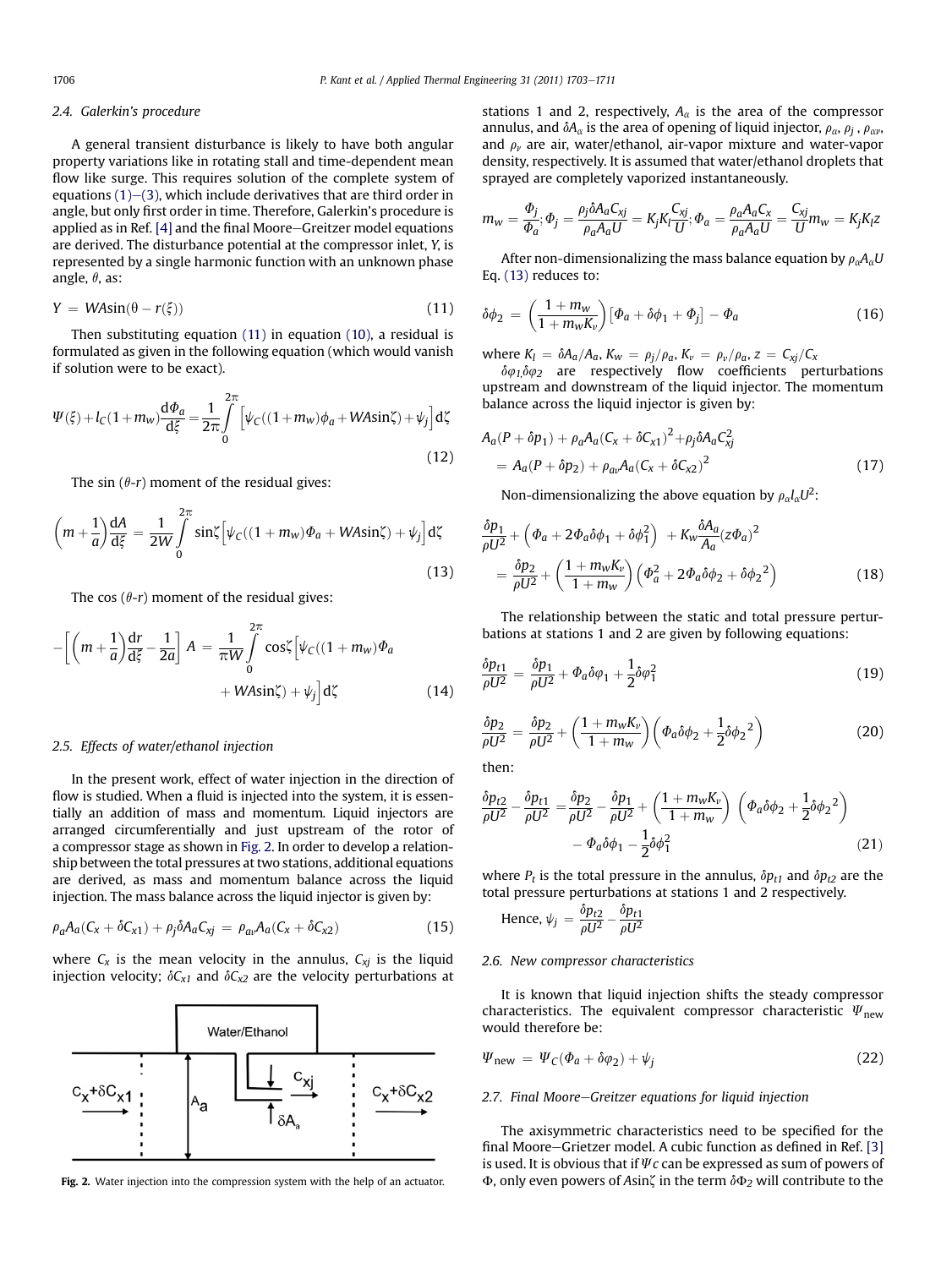<span id="page-4-0"></span>integral in equation [\(11\)](#page-3-0) and only odd powers in equation [\(12\).](#page-3-0) Inspection of these equations shows that for any form of  $\psi_c$ , the second power of A must be used. A parameter  $J(\xi)$ , is introduced in the Moore-Greitzer model to replace  $A$ :

$$
J(\xi) = A^2(\xi) \tag{23}
$$

$$
\frac{d\Psi}{d\xi} = \frac{W/H}{4B^2} \left[ \frac{\Phi_a (1 + m_w)}{W} - \frac{1}{W} F_t^{-1}(\Psi) \right] \frac{H}{l_C}
$$
\n
$$
\Psi + l_C \frac{d\Phi_a}{d\xi} = \frac{1}{2\pi} \int_0^{2\pi} \left( \psi_C (\Phi_a (1 + m_w) + \delta \phi_2) + \psi_j \right)
$$
\n
$$
2\pi
$$
\n(24)

$$
\left(m+\frac{1}{a}\right)\frac{dA}{d\xi} = \frac{1}{\pi W}\int\limits_{0}^{2\pi} \sin\zeta \left(\psi_C(\Phi_a(1+m_W)+\delta\phi_2)+\psi_j\right)
$$

The above set of equations (24) was solved in MATLAB using fourth order Runge-Kutta differential equation solver. A very small time step of 0.01 units was used to improve the accuracy of the computed results. This time step is an order of magnitude lower than the time step available in standard ode45 solver of MATLAB.

## 3. Results and discussion

The following parameters are used to investigate the performance of a compression system under wet compression conditions [\[22\]](#page-8-0).



Fig. 3. Compressor characteristics during rotating stall (a) variation of pressure coefficient, flow coefficient, and disturbance amplitude with time (b) phase plot of flow coefficient ( $\Phi$ ) and pressure coefficient ( $\Psi$ ).

 $H = 0.18$ ,  $W = 0.25$ ,  $m = 1.75$ ,  $a = 0.3$ ,  $l_C = 8$ ,  $K_T = 5.6$ 

Govil and Kumar [\[22\]](#page-8-0) reported that a stable system operation at all values of B requires a value of  $K_T \leq 5.28$ . However, for a case,  $K_T \geq 5.28$ , and  $B = 0.5$ , the compression system enters into rotating stall [\[22\].](#page-8-0) Therefore, a point at  $K_T = 5.6$  and  $B = 0.5$ , where the system is in rotating stall has been chosen for investigating the performance of the compression system with liquid injection.

Fig. 3(a) and (b) shows the operation of a compressor system in a rotating stall mode at  $B = 0.5$  and  $K_T = 5.6$ . The initial conditions correspond to  $J = 0.05$ ;  $\Psi = 0.66$ ;  $\Phi = 0.50$ . Fig. 3(a) shows the variation of the flow coefficient, pressure coefficient, and disturbance amplitude with time. It is clear from these figures that both the flow coefficient and pressure coefficient drop and settle down at a lower off-design value as compared to normal operating conditions. It is also seen that the flow disturbance increases with time and stabilizes at a much higher value than the initial value. This indicates the occurrence of rotating stall in the compressor. The phase plot in Fig. 3(b) shows that the cycle oscillations settle to a lower pressure and flow coefficient. Since the system was operating under rotating stall, there is a drop in the final, converged values of pressure and flow coefficients. This fact was also reflected in Fig. 3(a). However these values of pressure and flow coefficients are lower than the design condition values on account of persistence of rotating stall under these conditions.

The effect of water and ethanol injection on a compression system operating at rotating stall conditions ( $K_T$  = 5.6, B = -0.5) is shown in Figs. 4 and 5 respectively. Liquid injection with a mass flow ratio of 0.06 was carried out at time  $t = 500$ . The effect of water and ethanol injection on pressure coefficient is shown in Figs. 4(a)



Fig. 4. Effect of water injection at  $t = 500$  (a) variation of pressure coefficient, flow coefficient, and disturbance amplitude with time (b) phase plot of flow coefficient  $(\Phi)$ and pressure coefficient  $(\Psi)$ .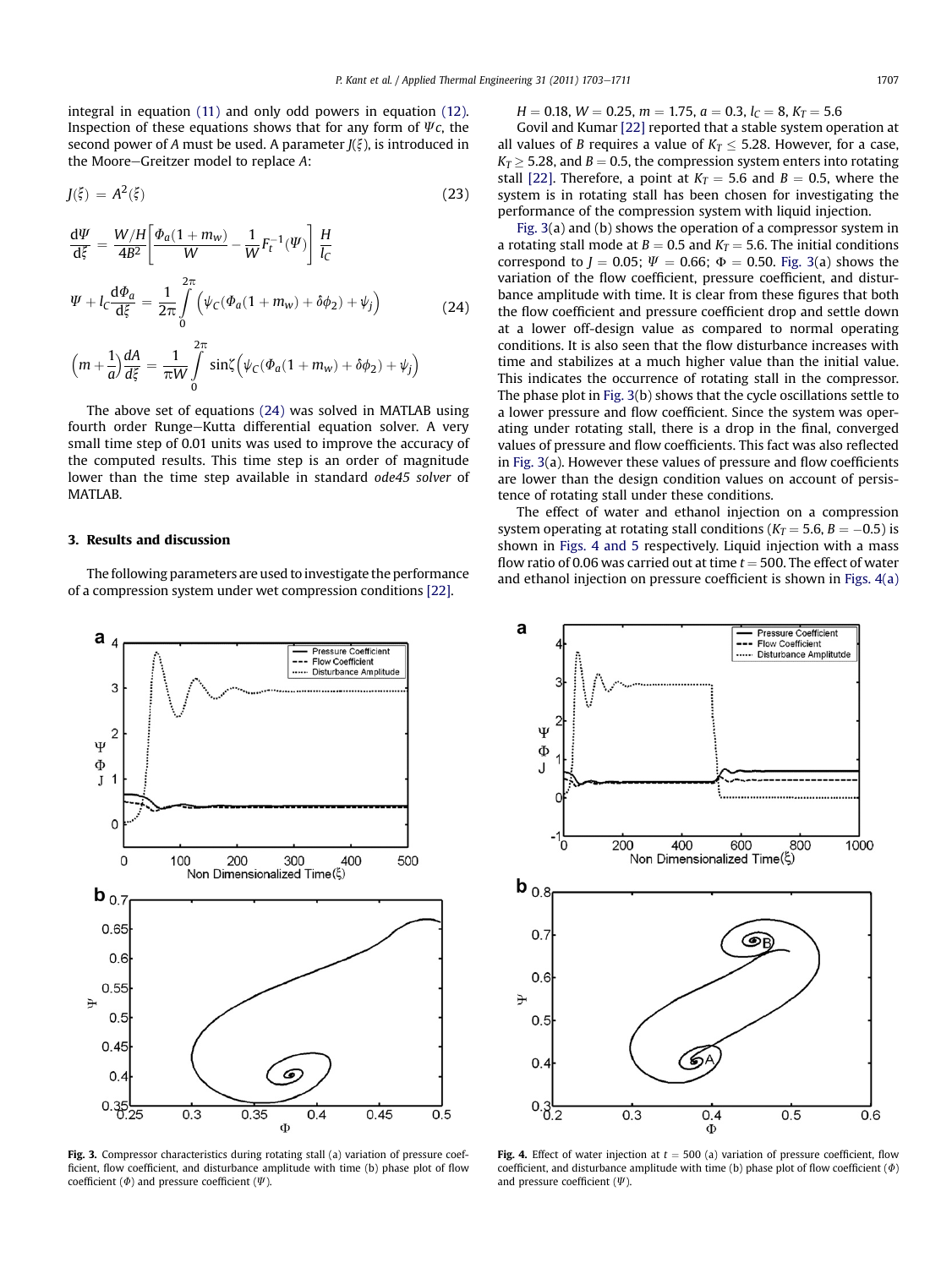<span id="page-5-0"></span>

Fig. 5. Effect of ethanol injection at  $t = 500$  (a) represents variation of pressure coefficient, flow coefficient, and disturbance amplitude with time (b) phase plot of flow coefficient ( $\phi$ ) and pressure coefficient ( $\Psi$ ).

[and 5\(a\)](#page-4-0) respectively. In both the cases, the system achieves a stable state with an increased pressure coefficient after the liquid injection. Similar behavior is observed for flow coefficient after liquid injection as shown in Figs.  $5(a)$  and  $6(a)$ . The flow disturbances reduced to zero in both the cases after liquid injection. The operating point of the compressor system shifts from point A (unstable region) to point B (stable region) which shows that there is a significant improvement in the performance of the system. This is seen in [Figs. 4\(b\) and 5\(b\),](#page-4-0) where the shift of the pressure and flow coefficients to higher values than what they were initially, can be observed. The system settles down to a state (B) which is a stable



Fig. 6. Effect of 6% water injection at sea level and 11 km altitude.



Fig. 7. Effect of 6% water injection at initial and 5th stage of the compressor.

state with improved pressure and flow coefficients. After liquid injection, the pressure coefficient (which was initially 0.66), increased to a value of  $\Psi = 0.6872$  and  $\Psi = 0.6992$  after water and ethanol injection, respectively. There is in fact an improvement in the pressure coefficient as compared to the design condition. Ethanol injection results in better performance improvement as compared to water injection.

#### 3.1. Comparison of water and ethanol injection schemes

There are several factors that affect the operational characteristics of a compression system, namely, type of the fluid injected, amount of liquid injected, ambient conditions and the location of injection (injection either at inlet of the compressor or at later stages). Each of these parameters is of significance and needs to be evaluated carefully to qualitatively evaluate the effectiveness of liquid injection under various operating conditions.

Fig. 6 shows the compressor characteristics with and without water injection at the inlet of the compressor at sea level and 11 km altitude. The mass flow of water was  $6\%$  ( $m_w = 0.06$ ) of the air flow rate. The bold dotted line indicates the compressor characteristic for dry compression (without any liquid injection). The compressor stalls at a flow coefficient of around 0.5036. The corresponding pressure rise coefficient was 0.656. With water injection, the stalling flow coefficient has shifted to around 0.44 under sea level as well as 11 km altitude. There is also a marginal improvement in the pressure rise coefficient under sea level conditions. As compared to the dry state, the compressor with 6% water injection delays the onset of stall by shifting the stall flow coefficient to



Fig. 8. Effect of varying amount water injection at sea level.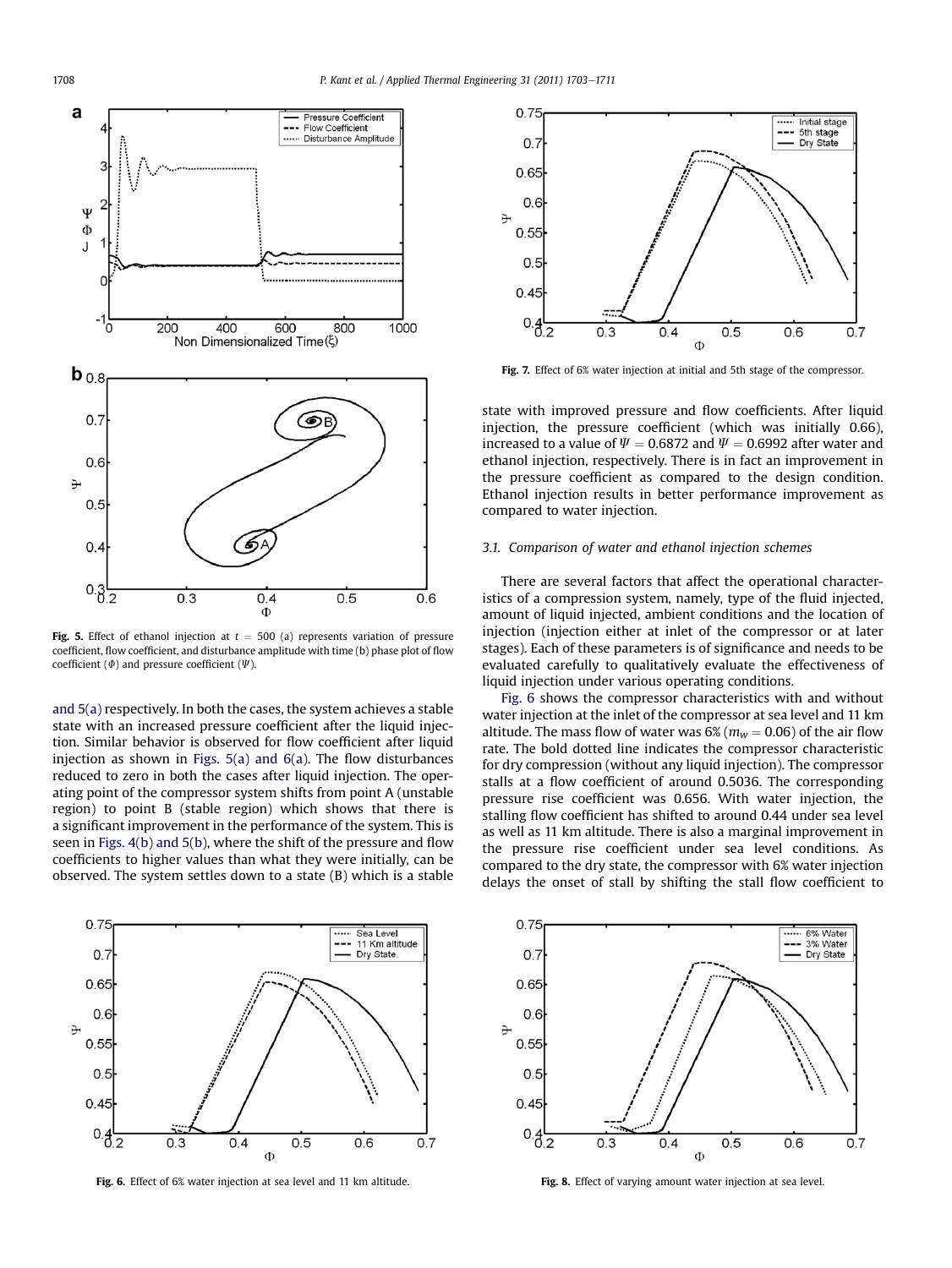<span id="page-6-0"></span>

Fig. 9. Effect of 6% liquid injection (a) at the initial stage and (b) at the 5th stage at sea level.

substantially lower values. The differences in the compressor characteristic with different ambient conditions are due to the density of air being higher at sea level than at 11 km altitude. This leads to the ratio of density of air to water  $(1/K_w)$  at sea level to be greater than the density ratio at 11 km altitude.

The effect of water injection ( $m_w$  = 0.06) at compressor inlet duct and the fifth stage for sea level condition is shown in [Fig. 7.](#page-5-0) Injection at either the initial stage or the fifth stage leads to improved compressor performance in terms of both the pressure rise as well as stalling flow coefficient. Stalling at lower flow coefficients indicates a delay in stall/surge initiation. With water injection, a substantial delay in the onset of stall is observed. However, injection in the fifth stage leads to better performance as compared to the injection at the



Fig. 10. Effect of 6% liquid injection at the initial stages at 11 km altitude.



Fig. 11. Effect of amount of liquid injected into the system.

initial stage. The reason for this is again due to the higher density ratio ( $1/K_w$ ) at later stages as compared to initial stages. [Fig. 8](#page-5-0) shows the effect of the amount of water injected at the fifth stage on the compressor characteristics. The dry case of the compressor characteristic is compared with the case of 3% and 6% water injection. Substantial increase in the stall limit as well as pressure coefficient can be observed. For instance, when the amount of injected water is increased from 0 to 3% and 6% (in 5th stage at sea level), the compressor stalls at  $\varphi = 0.4679$  and  $\varphi = 0.4551$  respectively instead of  $\varphi = 0.5036$  which corresponds to the case of a dry compression. It was observed that the pressure coefficient and stall margin increased with increased amounts of water injection.

The effect of water and ethanol injection at a mass flow ratio of 0.06 is compared in Fig. 9(a). When compared to dry state compression, the injection of both the liquids leads to a substantial increase in the stall margin. There is also an improvement in pressure rise coefficient though not as high as the stall margin. Ethanol injection gives a marginally higher pressure rise coefficient as compared to water injection. The reason for this is due to the fact that ethanol has a lower density as compared to water. Therefore the air-liquid density ratio ( $1/K_w$ ) for ethanol is higher than that of water. An identical improvement in both the cases is seen at initial and fifth stage as shown in Fig. 9a and b.

To achieve the same pressure rise as that of 6% water injection, 5.98% less ethanol needs to be injected than water. However, in this case, there is 2% decrease in stall margin compared to water injection. Similarly, to obtain the same stall margin as in case of water injection, 4.2% less ethanol needs to be injected and this would result in 1.1% additional pressure rise compared to water injection.



Fig. 12. Effect of velocity of injection the liquid on the stable throttle coefficient.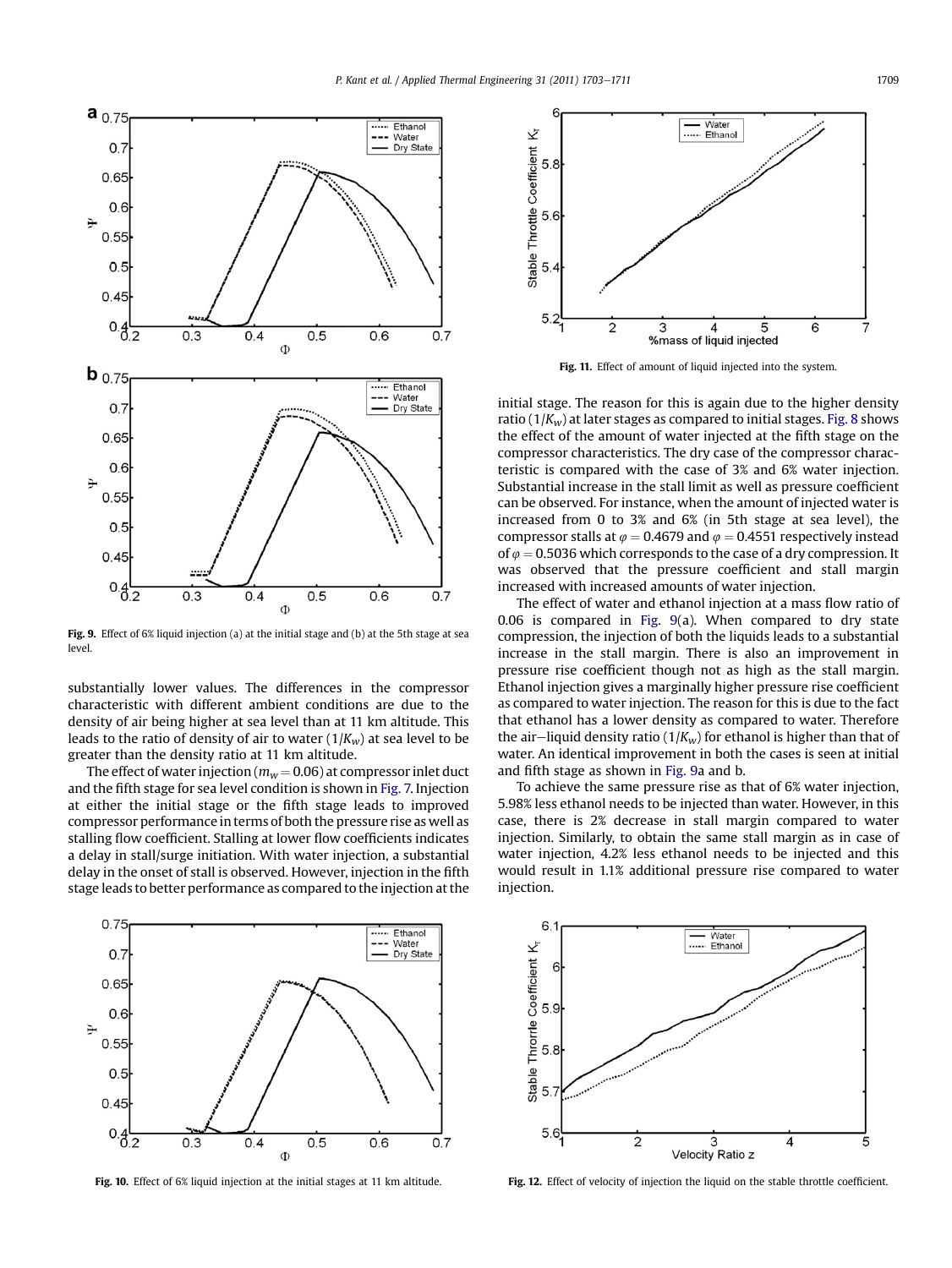<span id="page-7-0"></span>

Fig. 13. Effect of water injection at 5th stage of compressor during surge.

[Fig. 10](#page-6-0) shows the improvement in the performance of the compressor at 11 km altitude. It is interesting to see that at 11 km altitude, liquid injection results in a substantial increase in the stall limit for both the cases. However, there is a marginal decrease in the pressure coefficient forliquid injection at 11 km altitude. This could be due to the reduced air-liquid ( $1/K_w$ ) density ratio at 11 km altitude. Similarly, the liquid injection at fifth stage for 11 km altitude results in substantial increase in stall margin with negligible pressure rise.

[Fig. 11](#page-6-0) shows the variation in the stability limits of the compressor system with the increase in the amount of liquid injection. A stable performance can be obtained from a compression system even at higher values of throttle coefficient,  $K_T$  when the amount of liquid is increased. For instance, in the present case, when 6% water is injected at the initial stage of the system at sea level, a stable operation can be achieved at a throttle coefficient,  $K_T$ as high as 5.80. However, a change in injected fluid from water to ethanol results in a stable operation for  $K<sub>T</sub>$  as high as 5.83. Therefore, for a given mass injected at the initial stage, ethanol injection appears to be more efficient as compared to water injection.

[Fig. 12](#page-6-0) shows the effect of velocity of liquid injection into the system for both the cases. Here, the velocity ratio indicates the ratio of liquid injection velocity to that of air flow velocity at that point. For a given velocity ratio, water injection appears to be more efficient than ethanol injection. This is due to the higher density of water which essentially leads to an increased momentum of the injected fluid and helps in stabilizing the compressor operation at higher throttle coefficients when compared with ethanol injection.

In order to study the effect of liquid injection on surge of the axial compressor, water and ethanol injection was used at a higher  $K<sub>T</sub>$  value of 6.6 which corresponds to surge. Fig. 13 shows the response of the compression system with 6% water injection. The disturbance amplitude that was initially high reduced to zero with water injection. But the pressure and flow coefficient fluctuations are not controlled with water injection. Similar results were obtained with ethanol injection as well. This means that liquid injection has negligible effect on surge. However, since it has already been observed that liquid injection does control rotating stall, use of liquid injection during rotation stall would avoid the compressor going to surge condition.

# 4. Conclusions

The behavior of an axial compressor subjected to wet compression is investigated in this paper and it is found that liquid injection into the unstable system stabilizes the system operation and also improves the thermodynamic performance of compression system. The effect of water injection has been compared with ethanol injection into an unstable compression system. It is found that the gains in terms of stall margin improvement and pressure rise coefficient are much better for ethanol injection case as compared to the case of water injection. This is due to the fact that the density of ethanol is less than that of water. Therefore, it appears to be more beneficial for the airline industries to employ the ethanol-based liquid injection scheme as compared to water injection because the combustion of ethanol vapor would also release additional energy during the combustion, this helping in further thrust augmentation. During the current study, it was observed that injection of a liquid at later stages results in improved stall margin and higher pressure rise as compared to liquid injection in the initial stages. It was also observed that ethanol injection is a better option than water for improving the performance of the compression system.

# Acknowledgements

The authors would like to thank IRCC (Industrial Research and Consultancy Centre), Indian Institute of Technology Bombay for funding this work through the Summer Internship Program. We would like to thank Prof. S. K. Sane (Ex-Professor, Aerospace Engineering Department, IIT Bombay) for the fruitful discussions which we had with him during the course of this work.

## References

- [1] E.M. Greitzer, The stability of pumping systems  $-$  the 1980 Freeman scholar lecture, Transactions of the ASME Journal of Fluid Engineering 103 (1981)  $193 - 242.$
- [2] A.H. Stenning, Rotating stall and surge, Transactions of the ASME Journal of Fluid Engineering  $102$  (1980)  $14-20$ .
- [3] F.K. Moore, E.M. Greitzer, A theory of post-stall transients in axial compression systems, part I: development of equations, The ASME Journal of Engineering for Gas Turbines and Power  $108$  ( $1986$ )  $68-76$ .
- [4] I.J. Day, T. Breuer, J. Escuret, M. Cherrett, A. Wilson, Stall inception and the prospects for active control in four high speed compressors, ASME Transactions Journal of Turbomachinery  $121$  (1999)  $18-27$ .
- [5] K.L. Suder, M.D. Hathway, S.A. Thorp, A.J. Strazisar, M.B. Bright, Compressor stability enhancement using discrete tip injection, ASME Transactions Journal of Turbomachinery 123 (2001) 14-23.
- [6] C. Nie, G. Xu, X. Cheng, J. Chen, Micro air injection and its unsteady response in a low-speed axial compressor, ASME Transactions Journal of Turbomachinery 124 (2002) 572-579.
- [7] J.F.E. Williams, M.F.L. Harper, D.J. Allwright, Active stabilization of compressor instability and surge in a working engine, ASME Transactions Journal of Turbomachinery 115 (1993) 68-75.
- [8] E.C. Wilcox, A.M. Trout, Analysis of Thrust Augmentation of Turbojet Engines by Water Injection at Compressor Inlet Including Charts for Calculating Compression Processes with Water Injection. NACA, 1950, Technical report no. 1006.
- [9] P.G. Hill, Aerodynamic and thermodynamic effects of coolant injection on axial compressors, Aeronautical Quarterly 12 (1963) 331-348
- [10] J.H. Horlock, Compressor Performance with Water Injection (2001) ASME Paper 2001-GT-0343.
- [11] A.J. White, A.J. Meacock, An Evaluation of the Effects of Water Injection on Compressor performance (2003) ASME Paper GT-2003-38237.
- [12] A.J. White, A.J. Meacock, The effect of water injection on multispool gas turbine behavior, The ASME Journal of Engineering for Gas Turbines and Power 128 (2006) 97-102.
- [13] K. Mathioudakis, Analysis of the effects of water injection on the performance of a gas turbine, The ASME Journal of Engineering for Gas Turbines and Power 124 (2002) 489-495.
- [14] Q. Zheng, Y. Sun, S. Li, Y. Wang, Thermodynamic analysis of wet compression process in the compressor of gas turbine, ASME Transactions Journal of Turbomachinery 125 (2003) 489-496.
- [15] M. Li, Q. Zheng, Wet Compression System Stability Analysis (2004) ASME Paper No. GT2004-54018.
- [16] H.W. Emmons, R.E. Kronauer, J.A. Rockett, A survey of stall propagationexperiment and theory, Journal of Basic Engineering 81 (1959) 409-416.
- [17] E.M. Greitzer, Surge and rotating stall in axial flow compressors, part I: theoretical compression system model, Journal of Engineering for Gas Turbines and Power 98 (1976) 190-198.
- [18] E.M. Greitzer, Surge and rotating stall in axial flow compressors, part II: experimental results and comparison with theory, Journal of Engineering for Gas Turbines and Power 98 (1976) 199-217.